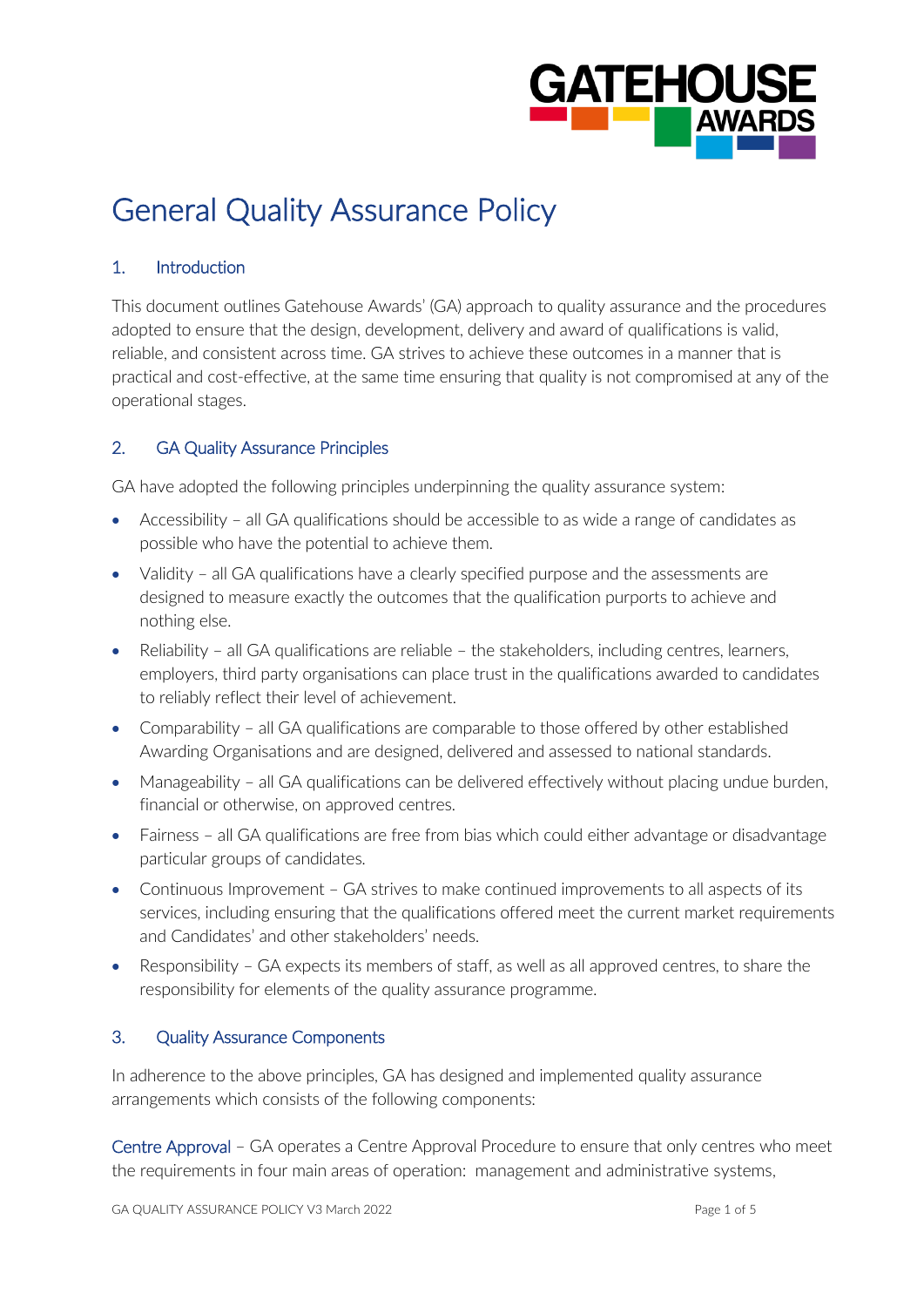

physical and staff resources, delivery and assessment and quality assurance gain approved centre status. GA also operates an annual centre re-approval procedure in order to ensure that approved centres continue to meet the high quality standards and have effective quality management systems and processes in order to underpin delivery of GA qualifications.

Qualification Approval – GA operates a Qualification Approval Procedure to ensure that the centres have the necessary physical and staff resources in order to deliver a particular qualification.

Qualification Development – GA operates a Design of Qualifications and Assessments Procedure in order ensure that GA designs, develops and keeps under review all of its qualifications and units to ensure that they meet the Conditions of Recognition, in particular those of being valid, reliable and fit for purpose.

Moderation and Standardisation of Externally Assessed Qualifications – GA operates a Moderation Policy and Procedure in order to ensure that any and all examination results for GA externally assessed qualifications are valid and reliable and to determine that the assessment remains fit for purpose, as well as to ensure that the criteria upon which any and all examination results are predicated are applied consistently for all Candidates, in line with equalities legislation, in order to provide such Candidates and the public with the assurance that the service is provided within a moderated and quality assured framework.

Centre Assessment Standards Scrutiny (CASS) – GA operates a clear strategy with arrangements to check assessment judgements made by a centre (within centre-assessed qualifications). Standards scrutiny in the form of external moderation is undertaken before results are issued wherever possible. Processes are in place to provide a wider system of control, such as the way we decide which centres can mark assessments on our behalf, how we monitor these, how we decide whether to scale our controls up or down, and what action we may take if we discover an issue with centre assessments.

Internal Quality Assurance – GA recognises the importance of establishing and maintaining standardisation of assessment requirements across subjects and levels within a centre. Internal Quality Assurance processes in approved centres must cover assessment decisions made by all assessors, ensure that those decisions meet the criteria as stated in the specification, are consistent across the assessors and different groups of candidates and that effective feedback is provided to all assessors. Internal moderation of assessment decisions is a key requirement in all centre-assessed qualification delivery.

External Quality Assurance – GA operates the External Quality Assurance process to assess approved centres' compliance with issued guidelines and regulations. GA appoints External Quality Assurers and External Moderators, who are occupationally and professionally competent to carry out standards scrutiny and ensure accurate and consistent standards of assessments are maintained across all approved centres and over time. External quality assurance activities are designed to ensure that approved centres: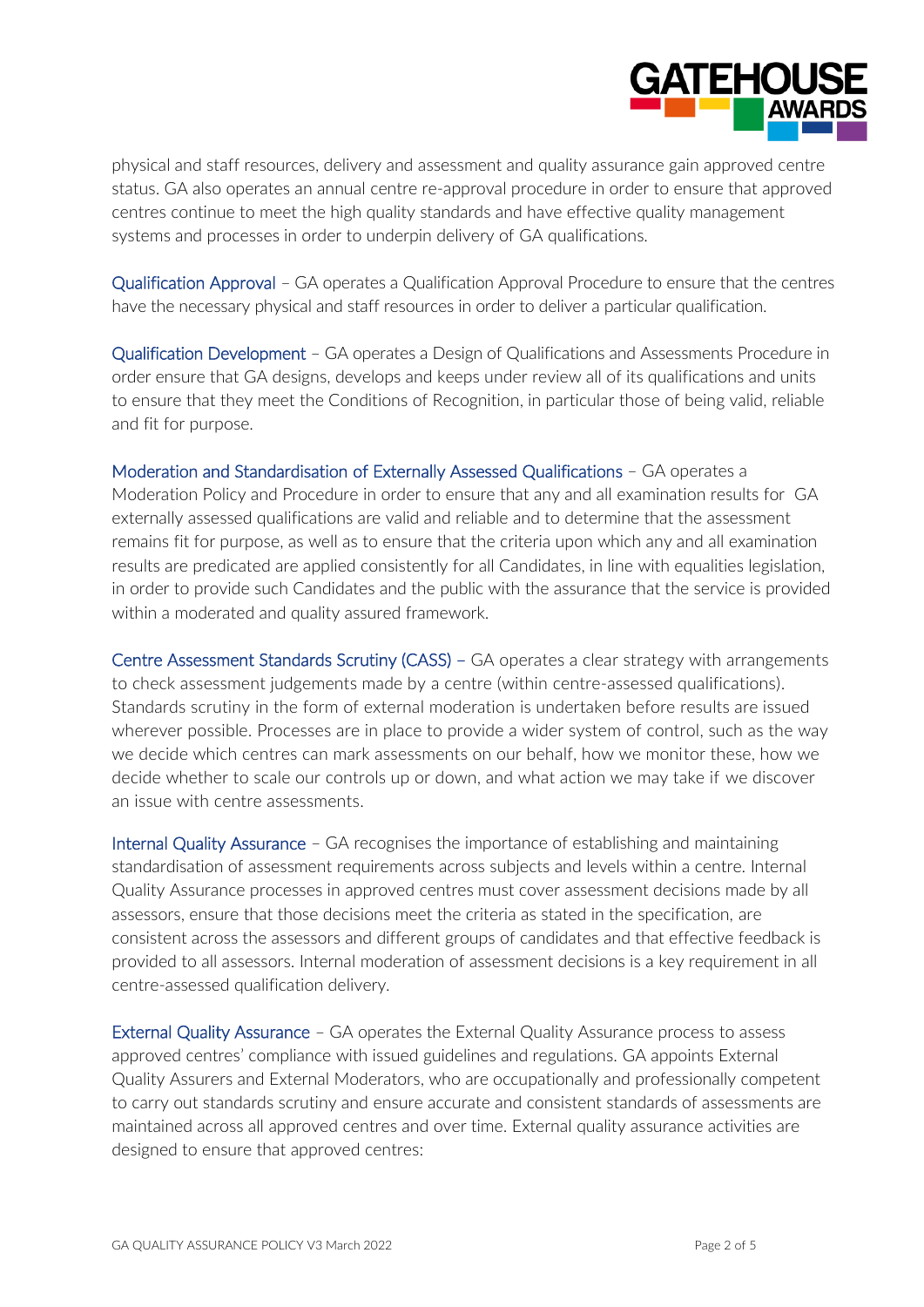

- have appropriate levels of staff and physical resources to support the delivery of the qualification
- use appropriate assessment methods and make appropriate assessment decisions
- effectively operate appropriate internal quality assurance and internal moderation arrangements
- use appropriate and effective management and administration processes to support the delivery and the assessment of qualifications.

External quality assurance activities provide approved centres with feedback including examples of good practice, areas for development, and, if applicable, action points.

Monitoring and Support for Approved Centres – GA undertakes regular monitoring activities of its approved centres according to a schedule based upon centre risk rating. Centres will be subject to regular visits and observations of assessment, and scrutiny of the centre's wider operations to ensure they remain fit for purpose. Monitoring and support visits offer support in further developments and improvements to such systems. GA will also conduct announced and unannounced Examination Observations at centres who conduct controlled examinations. As part of the support, GA offers its approved centres a range of webinar support and additional advisory visits, which are available upon request.

Monitoring of Malpractice and Maladministration – GA adopts robust procedures for preventing, investigating and dealing with malpractice and maladministration relating to the development, delivery and award of its qualifications, in compliance with Ofqual's Conditions of Recognition. All GA staff, as well as approved centres, are required to report to GA any instances of suspected malpractice that may occur during the examination, assessment and awarding process.

Conflict of Interest – GA operates a Conflict of Interest Policy and Procedure which is followed by the staff, management, directors, contractors and other third parties engaged by GA in order to ensure that, wherever possible, Conflicts of Interests are avoided or, where they cannot be avoided, are identified and managed effectively. GA also supports approved centres in identification, monitoring and management of any risks associated with Conflicts of Interest in respect of the delivery and award of Regulated qualifications. This is covered at initial approval, annual re-approval, centre visits and routine communications with centres.

Training and Continuous Professional Development – GA ensures that all members of staff are qualified and competent to perform their roles effectively, and that they are committed to continuous professional development. Job descriptions and person specifications are available for each role, and members of staff are appointed in strict adherence to the latter. Each new member of staff undergoes initial training necessary to effectively perform their role, and their performance is regularly reviewed during appraisals. A Continuous Professional Development Log is maintained by each member of staff whose role requires occupational competence. GA expects similar commitment from its approved centres and will undertake checks of the above during EQA visits and External Moderation activities.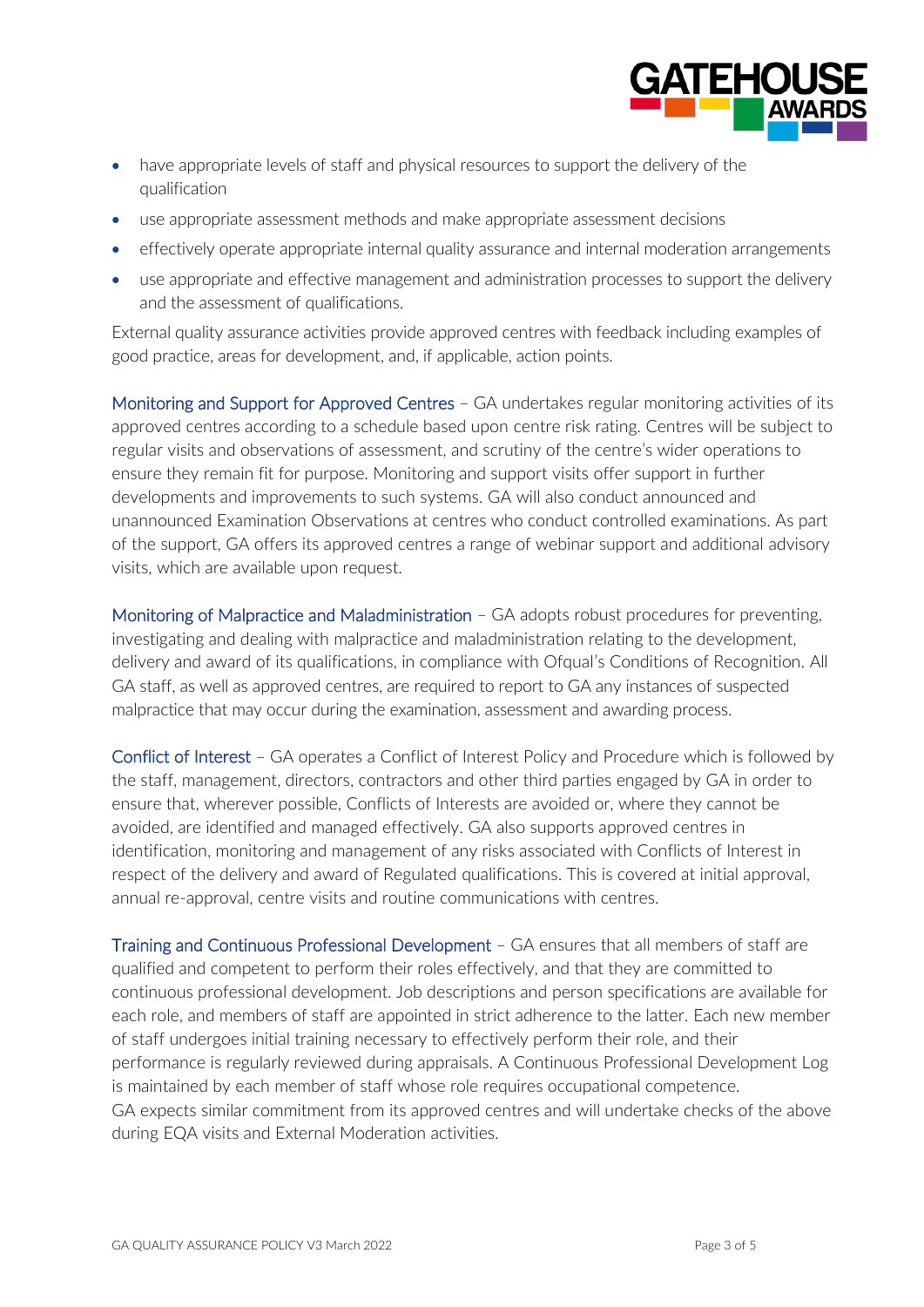

Monitoring and Improving the Quality Assurance Programme – An overview of the monitoring conducted as part of, and the effectiveness of the Quality Assurance arrangements is provided to the Governing Body during quarterly meetings, and with members of the Quality Panel, where applicable. GA seeks to improve and strengthen its Quality Assurance arrangements and the procedures implemented to allow effective and compliant operations. The processes and procedures inherent to the Quality Assurance arrangements are reviewed at least annually, and more frequently if need arises. It is GA's policy to acknowledge and, if appropriate, respond to comments and compliments from all stakeholders in a timely manner, as well as to resolve any complaints as quickly as possible. GA carefully considers all types of feedback received, and endeavours to learn from it so that service can be continually improved.

#### 4. Policy Review

This Policy will be reviewed at least every 24 months. Additional updates will be made as and when required.